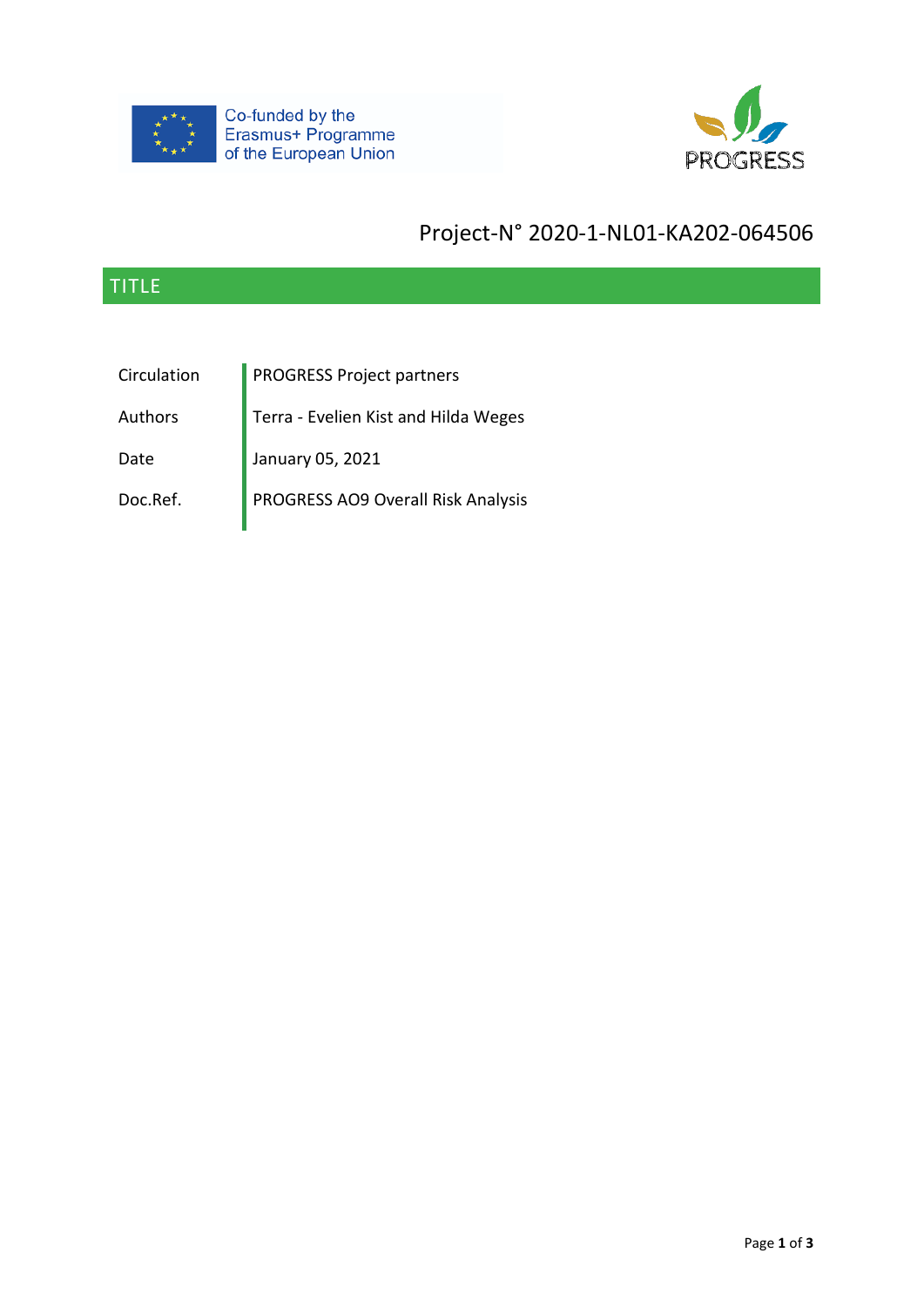### OVERALL RISK ANALYSIS

The following risks may arise during the project:

- 1. The effects of COVID
- 2. The availability of Staff
- 3. The effects of policy structure of participating organisations

The risks and the measures that will be taken to handle these risks are described below.

#### Ad1 The effects of Covid

The biggest risk is a continuation of the COVID19 crisis and further mobility restriction. This might lead to cancellation or postponement of activities like the Transnational Project meetings. To overcome this, online meetings can be organised. In case of emergency, there is still room for an extension of the project period.

For all activities including mobility's, the risk of cancellation will be insured. Both for airline tickets and accommodation cancellation insurance will be taken.

Other costs for transnational meetings will only be made after a Go from the project management. In addition to the regular risks, we now have to deal with Corona. Because each country, government and management has to deal with Corona but because the situation is also very

different per country, we can't predict the rules and obstructions in the near future. Fact is that our institutes need distance learning more than ever.

The situation in the four countries of our partnership is different, luckily. Each management has a different policy according the Corona safety rules. The internalisation department of Terra has stated that all foreign internship are cancelled until November, and no costs can be made for preparation of internships later this year.

How do we minimize risks in the near future. In the worst scenario if we can't meet in January 2021, we can start the development of our products and cooperation anyway despite e.g. prolonged lockdown. We all have to figure out what the period after will look like. Our institutes, but also Erasmus+, have to deal with that. We are sure that we can keep an open communication with Erasmus+, to work on the adaptations needed for this crisis, and the period after.

#### Ad 2. The availability of staff

Availability of staff can form a risk; all partners have a full portfolio. To tackle this, we will make a tight time schedule and plan meetings in an early stage so every partner can arrange his or her availability in close contact with the management of their organisation.

#### Ad3. The effects of policy structure of participating organisations

Another risk might be the structure and policy of the participating organisations. The output can be great but the impact low. To what extent is the participating school free in the choices for organizing their own education? Examples are the intake policy of new students, HR policy, PR policy, setting up



Co-funded by the Erasmus+ Programme of the European Union